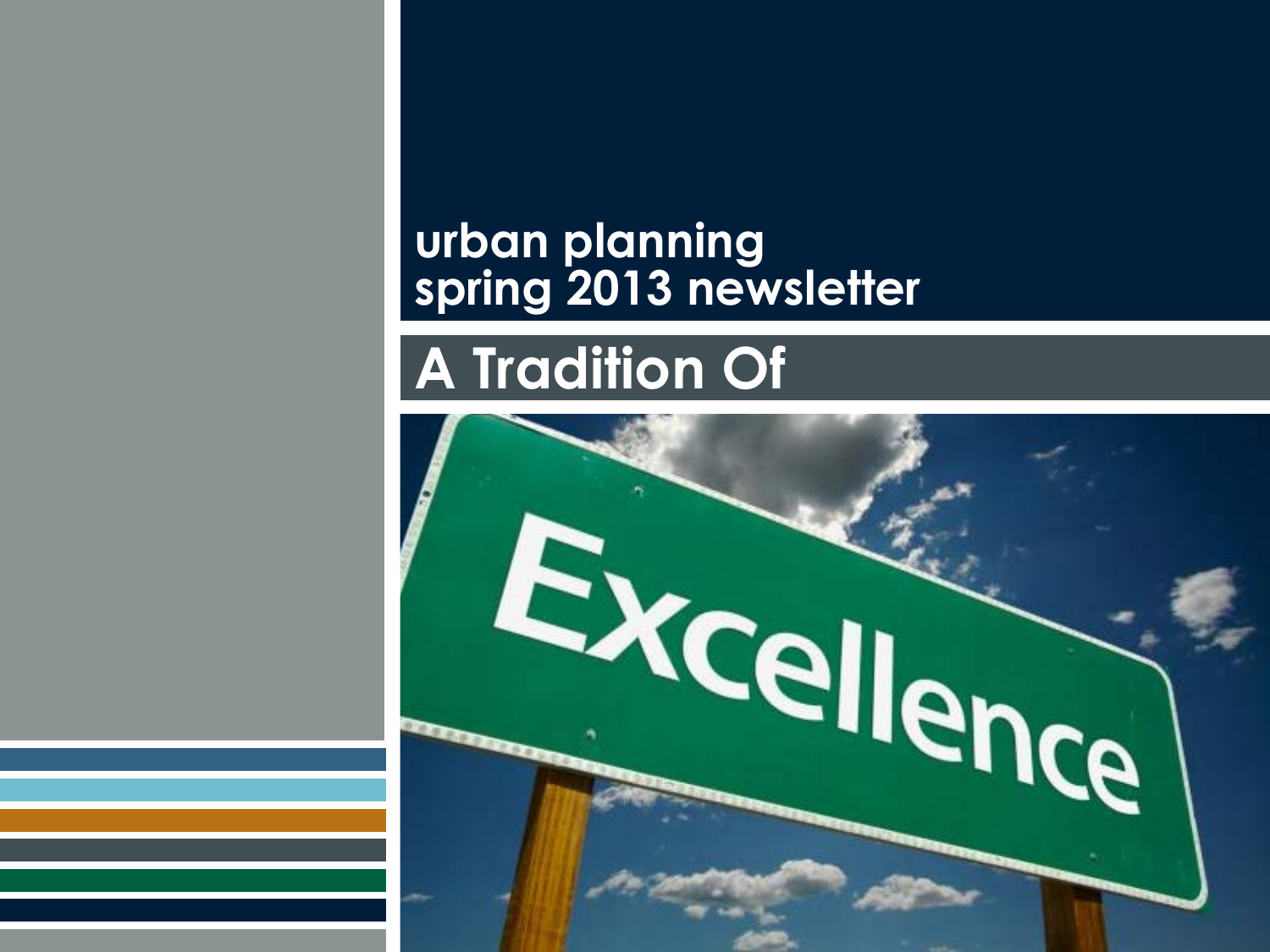# **Table of Contents**

| Chair's Corner                                                             |    |
|----------------------------------------------------------------------------|----|
| A Tradition of Excellence in Advising                                      | 3  |
| A Tradition of Excellence in Impactful Leadership                          | 5  |
| A Tradition of Excellence in Graphic Communications                        | 7  |
| A Tradition of Excellence in the Guest Lecture Series                      | 8  |
| A Tradition of Excellence in Scholarship                                   | 10 |
| A Tradition of Execellence in Learning through Service                     | 11 |
| A Tradition of Excellence in Turning Internships into Full-time Employment | 13 |
| A tradition of Excellence in Global Immersion                              | 14 |
| The Role of Planners in Transportation Safety                              | 17 |
| From the Second-Year Studio                                                | 19 |
| <b>Calendar of Events</b>                                                  | 20 |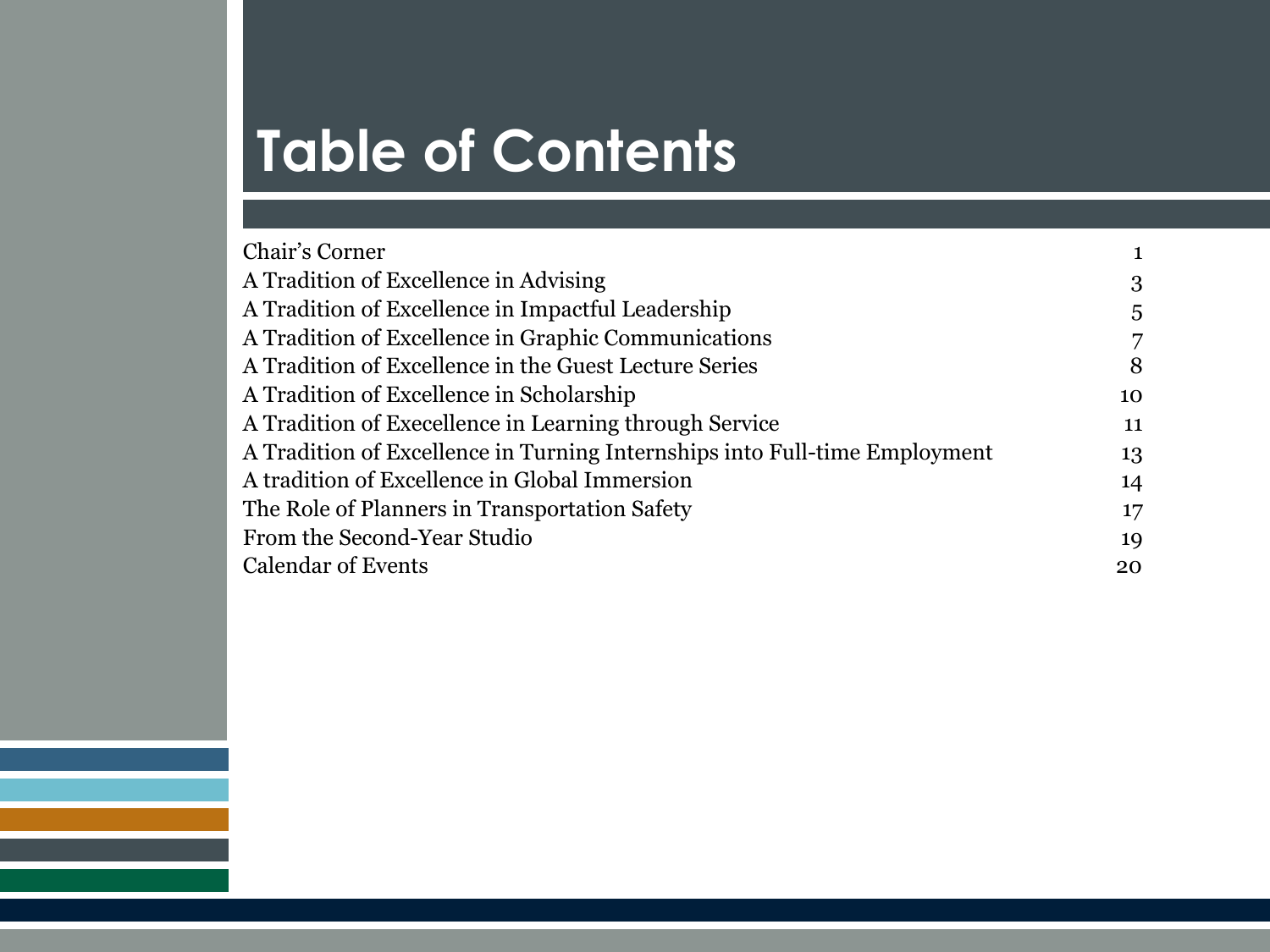# <span id="page-2-0"></span>**Chair's Corner**



Excellence! That is an attribute most people would like to be attached to their name or organization. As a student,

I know I was overjoyed when my professors referred to my work as excellent (and by the way, this happened often!). Excellence is what all organizations covet but few achieve. Here at Ball State, both our graduate and undergraduate programs in urban planning have a reputation of excellence. But you don't have to take my word for it.

For the last three years, I traveled across the US doing research for my book on downtowns. In the process, I got to meet and talk to several people who are in the trenches of planning practice. I was also blessed to enjoy the reputation of Ball State in my travels. I would always introduce myself as a Professor at Ball State's urban planning program and almost

#### **Michael A. Burayidi, Ph.D., Professor Chair, Department of Urban Planning**

invariably everyone I met had heard of and knew of the program. One community development director went as far as to compare graduates of Ball State's planning program to those of an Ivy league school and told me that he would employ our graduates over those of the well renowned school anytime. His reason: While our students come prepared and instantly know what to do he has had to spend two years re-training graduates of the other school on what is expected of them in the planning office. We ended up spending the better half of our meeting discussing what it is that we do at Ball state to make our students stand out!

Aristotle once said that "We are what we repeatedly do." Excellence, then, is not an act, but a habit. In our department, we habitually excel in what we do. This newsletter celebrates this excellence. The progenitor of this excellence is in our curriculum. The underlying tenets of the curriculum are our common first-year program. We use studio as the nexus of our

education, align our curriculum with our community based projects that immerse students in planning practice, support our students to participate in professional conferences, and offer field trips that provide students with opportunities to meet and interact with planning practitioners. We also use charrete graphics to inculcate skills of visual communication and representation, and portfolio reviews to simulate real life employer interview scenarios, among others. Add to this, highly commendable outcome metrics such as high alumni satisfaction rates, high job placement rates, and a high quality learning environment and you have a recipe for excellence.

Speaking of outcome metrics, about 85 percent of our alumni reported in a recent survey that the education they received at Ball State prepared them well for their professional career. Over 90 percent of them were able to find a job within two years. Of those who took the AICP exam, 76 percent of our BUPD alumni and 88 percent of our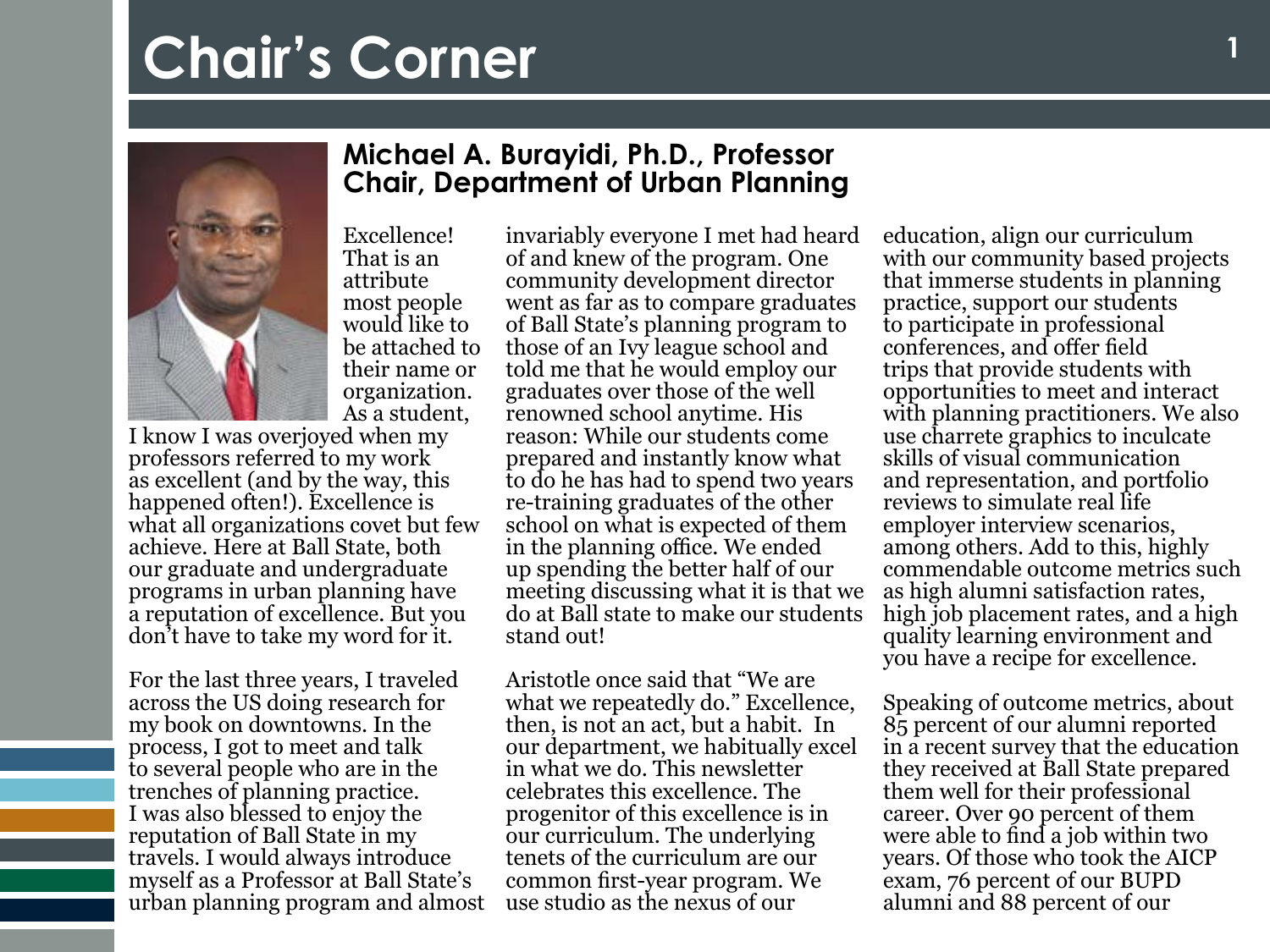## **Chair's Corner (con't) <sup>2</sup>**

MURP graduates passed the exam. These pass rates are significantly higher than many other comparable programs in the country. More than 85 percent of our students received a seven or better rating on a 10-point scale from their employers following their internships. Several of our students received full time employment at their places of internships.

As we welcome the site visit team (SVT) from the Planning Accreditation Board (PAB) this March, there is a lot that we are proud of and excited to share with the team. We welcome them with open arms and are eager to be the excellent hosts for which our reputation is equally well known.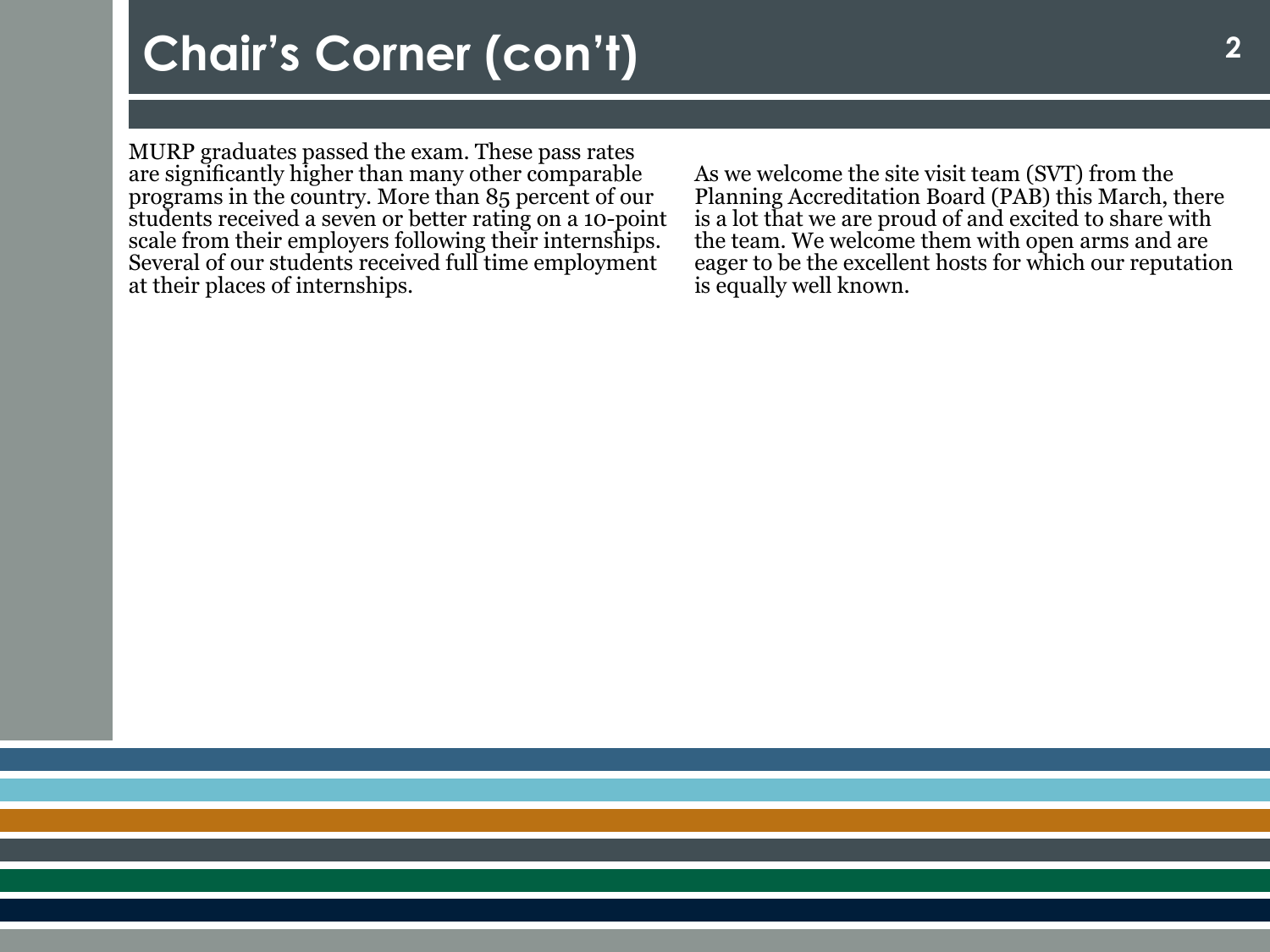### <span id="page-4-0"></span>**in Advising A Tradition of Excellence**



Advising is part of a tradition of excellence for the Department of Urban Planning, both for graduate and undergraduate planning education at Ball State. Advising starts with potential students considering a decision to come to Ball State. It continues throughout the students' career here as decisions are made about courses, minors areas of concentration, and

**Francis H. Parker, Ph.D., Professor of Urban Planning**

electives both within and outside the department. Finally, as students near completion of their degrees, advising shifts to the question, "what next?" graduate school, an appropriate job, or a career choice?

This tradition of excellence was recognized at the University faculty meeting in fall 2006, when we received the 2005-2006 Ball State Award for Outstanding Academic Advisor. It was a specific recognition of achievement by the designated faculty advisor, but in a larger sense it honors our overall department commitment to the task.

Formal advising involves the determination of appropriate courses for graduate and undergraduate students. At both levels there is a designated core, but decisions must constantly be made about when to take courses and which additional electives to take. At the undergraduate level the process is complicated by the requirements of the University Core. Departmental advising works constantly with the University advising staff, specifically Kathryn McCartney in the advising center. She works with all

CAP students, and in conjunction with our departmental advisor makes substitutions as necessary to keep students on track.

Advising provides the flexibility to help students take advantage of special opportunities, like study abroad, CAPAsia, or other special experiences which enrich the student's program at Ball State. Frequently, substitutions or waivers are required by the timing of these opportunities, and decisions are made on a case-by-case basis for students.

Advising also helps determine whether students have met all requirements for their respective BUPD or MURP degrees. As the University puts more pressure on departments to graduate students on time, there is greater need for individual student plans to make sure this happens. The department advisor and the department administrative assistant collaborate daily on questions of this type for individual students.

Advising is complicated when the department does not have a clear plan of its own for future course offerings. There have been times in the past when this was a major hurdle, especially for graduate students. A process is now underway to determine a three- or four-year matrix of course offerings, giving students reasonable assurance that a course they need will be available at a known semester when they need it.

Advising is both a formal and an informal process, and it involves most of our faculty in one capacity or another. The portfolio review process is a component of advising,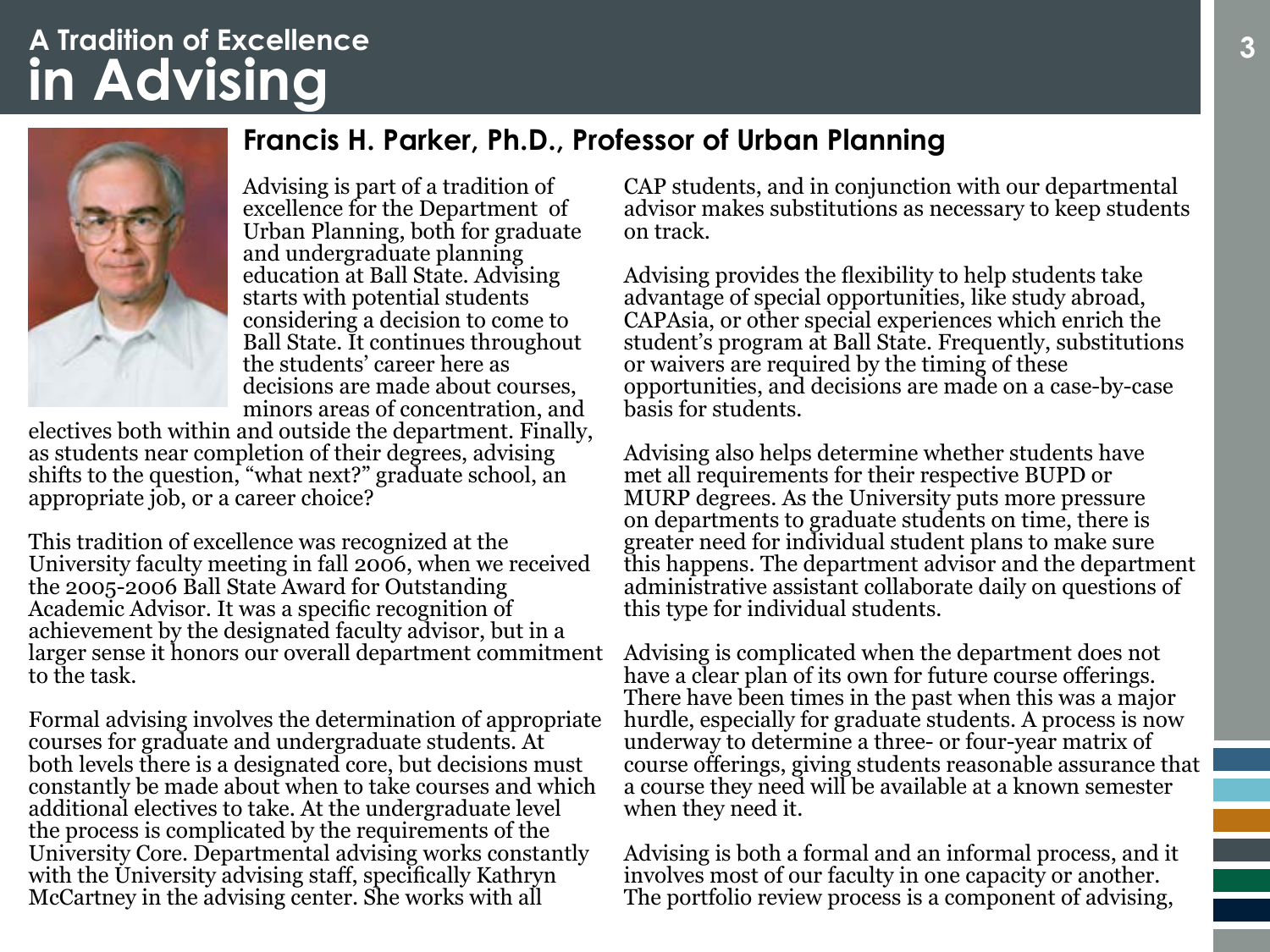## **Advising (con't)**

providing a diagnostic waypoint for students as they prepare for internships. All active department faculty participate in the portfolio review process.

Advising also addresses the big questions students face: How do I get an internship? What do I do after I leave Ball State? Should I get more education? What kind of a job do I want, and how do I get it? These are questions that are not limited to any one advisor. Students tend to establish rapport with specific faculty and turn to them in the process of self- discovery. Questions may even include the discussion of whether planning is really the appropriate

field for the student. Sensitive faculty have heard these questions before. They work with individual students in ongoing conversations either in the office or at less formal lunch sessions.

Our department takes very seriously our commitment to advising, and the tradition of faculty being readily available for discussion with students. Advising is both a formal process and an ongoing conversation. It involves, one way or another, the entirety of our department faculty and staff. We believe we have a tradition of excellence in advising, and we are proud of it.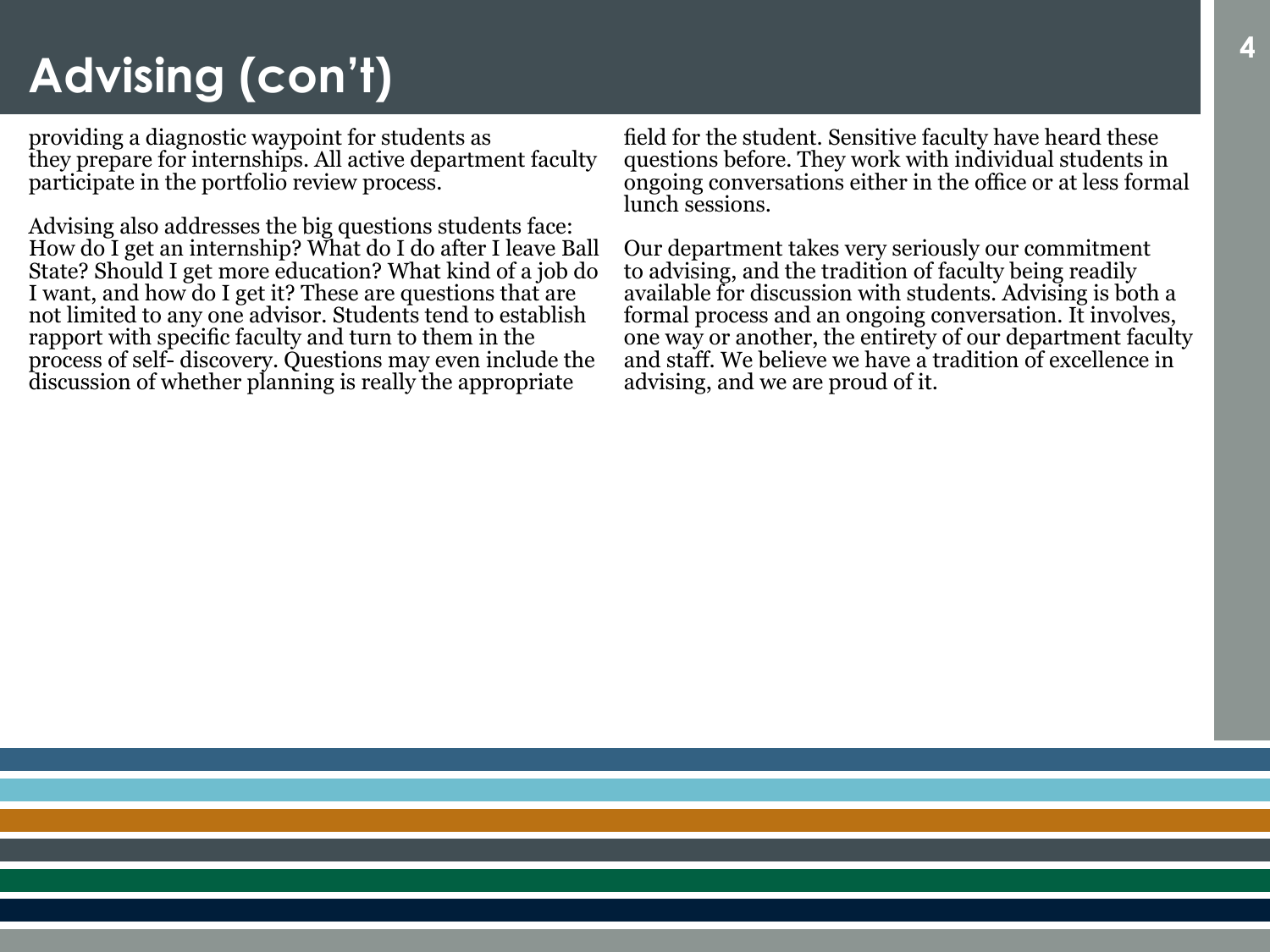### <span id="page-6-0"></span>**in Impactful Leadership A Tradition of Excellence**



The first class of MURP students graduated in 1977 and the first BUPD students graduated in 1990. Since then Ball State urban planners have made important contributions to America's communities, the

**Bruce Race, FAIA, FAICP, Associate Professor of Practice**

American Planning Association and the profession. Ball State planners are visible leaders.

This year, the Indianapolis Business Journal (IBJ) chose two Department alumni as members of their annual Forty Under 40 class. Brad Beaubien, AICP, (BUPD 01, MURP02) is the director of the CAP Indianapolis Center and lead author for the APA national award-winning Regional Center Design Guidelines. David Leazenby (BUPD99) is a founding partner of Milhaus Development, LLC, in Indianapolis. He and Tadd Miller (BUPD98), another former Forty Under 40 awardee, have established one of the most progressive and successful urban development companies in Indianapolis.

Several of our Urban Planning Department alumni are APA leaders. Cynthia Bowen, AICP, (BUPD96) is the Region IV representative on the APA National Board of Directors. She has created a successful planning division in the international engineering firm RW Armstrong in Indianapolis and was selected for a BSU-CAP Award of Outstanding Achievement in 2001. Shane Burkhardt, AICP, (BUPD98) is the current APA Indiana president and was preceded by Rose Scovel, AICP, (BUPD99). Amy Williams, AICP, (BUPD 04, MURP05) is a founding partner of Taylor Siefker Williams Design Group and has been a visible leader in APA Kentucky. Dennis Gordon, FAICP, (URS75) is the executive director of the Northern Kentucky Planning Commission and also served on the APA National Board. Dennis was the first BSU alumnus to be awarded AICP fellowship and was selected as the BSU-CAP Distinguished Alumnus in 2002.

Our department's alumni are chief administrators of key planning agencies in Indianapolis. Adam Thies, AICP, (BUPD00) is the director of the Department of Metropolitan Development. Adam was recognized in IBJ's Forty Under 40 in 2009 and was a founding principal of the Eden Collaborative. Another recipient of the IBJ Forty under 40 is Ehren Bingaman, AICP, (BUPD99). Ehren is the executive director of the Central Indiana Regional Transit Authority. Sean Northup, AICP, (BUPD 07 MURP08) is the assistant executive director of Indianapolis Metropolitan Planning Organization.

Jeff Kingsbury, AICP, (BUDP91) is a founding principal at Greenstreet Consulting. Jeff is a visible economic development planner and leader in the Urban Land Institute (ULI). Jeff was a recipient of the BSU-CAP Award of Outstanding Achievement in 2002. Another ULI leader is Jennifer Milliken, AICP, (BUPD94). Jennifer is the director of ULI Indiana.

Our alumni are also leaders in state and federal agencies. Teresa Jeter-Newburn (MURP95) was a BSU-CAP Award of Outstanding Achievement in 2001. Teresa is a team leader at HUD Region V and is a former HUD Community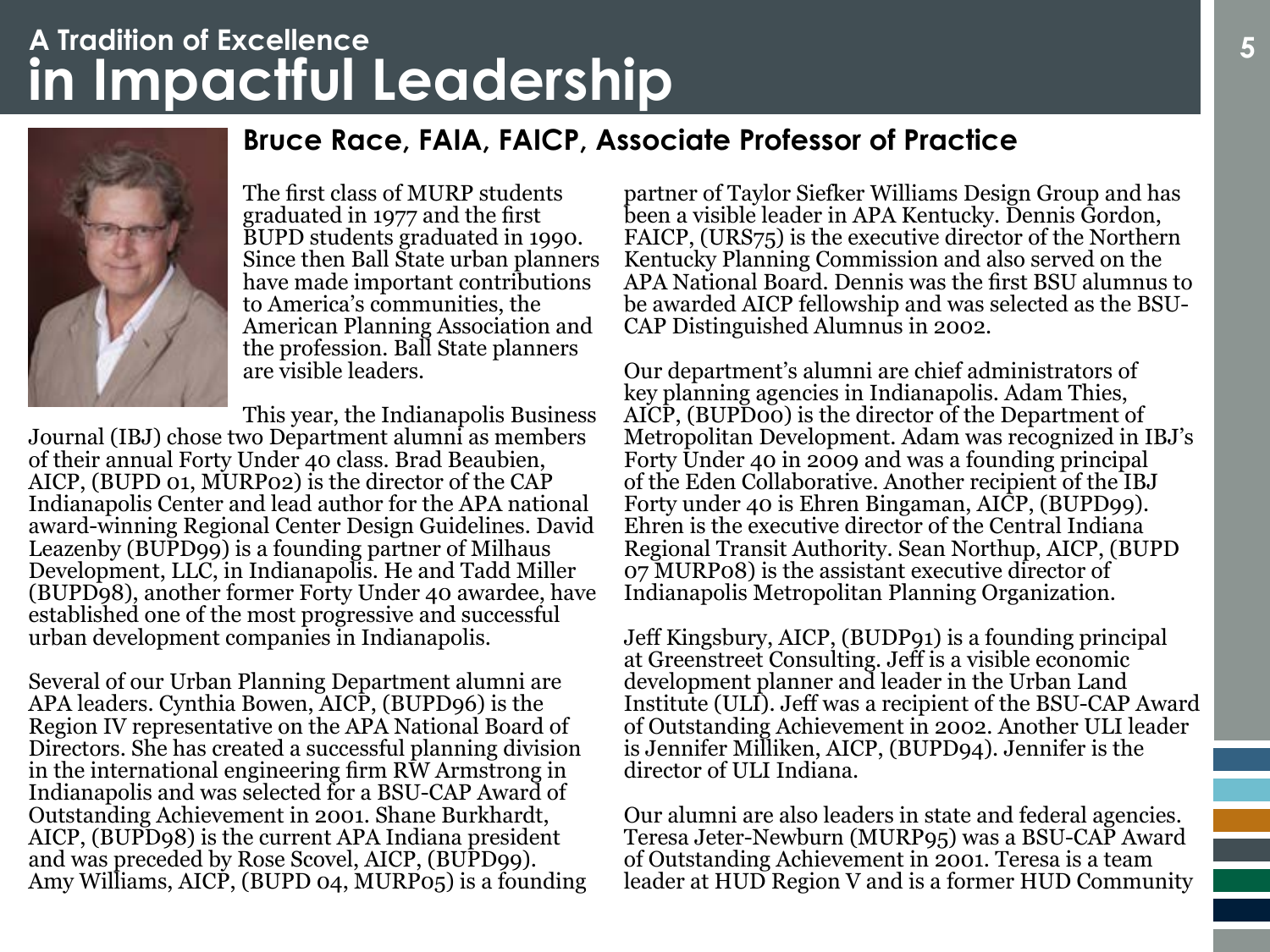## **Impactful Leadership (con't)**

Builder fellow. Alicia Goehring (MURP92) has been a leader in preservation planning and is currently working for the Wisconsin Historical Society. Alicia received a BSU-CAP Outstanding Achievement Award in 2000.

Recent graduates are continuing the leadership traditions and working in a variety of professional settings. Here are several to watch: Katie Bannon (MURP09) is the zoning and long range-planner in Bloomington, Ind., and is active in APA Indiana's board. Aletha Dunston, AICP, (BUPD05) is the city planner for Marion, Ind., and is on the APA Indiana board. John Marron, AICP, (MURP09) works for Public Policy Institute of Indiana focusing on community development research. Kyle Miller (BUPD09, MUD10) is

an urban designer for Jacobs Engineering in Atlanta, Ga. Erin Mattingly (BUPD09, MUD10) is the non-vehicular transportation and outreach planner for the Evansville MPO. Trevor Traphagen (BUPD11, MUD12) and Tyler Clark (BUPD11, MUD12) have been hired to work on the Rezone Indy project for DMD. Jake Dietrich (BUPD 12) is working with Milhaus Development in Indianapolis.

There might be others that I have not mentioned, so this should serve as a call out to our alumni who are out there to let us know what you are doing. Join our Urban Planning Alumni group. Contact Amy Williams, AICP (awilliams@TSWDesignGroup.com).



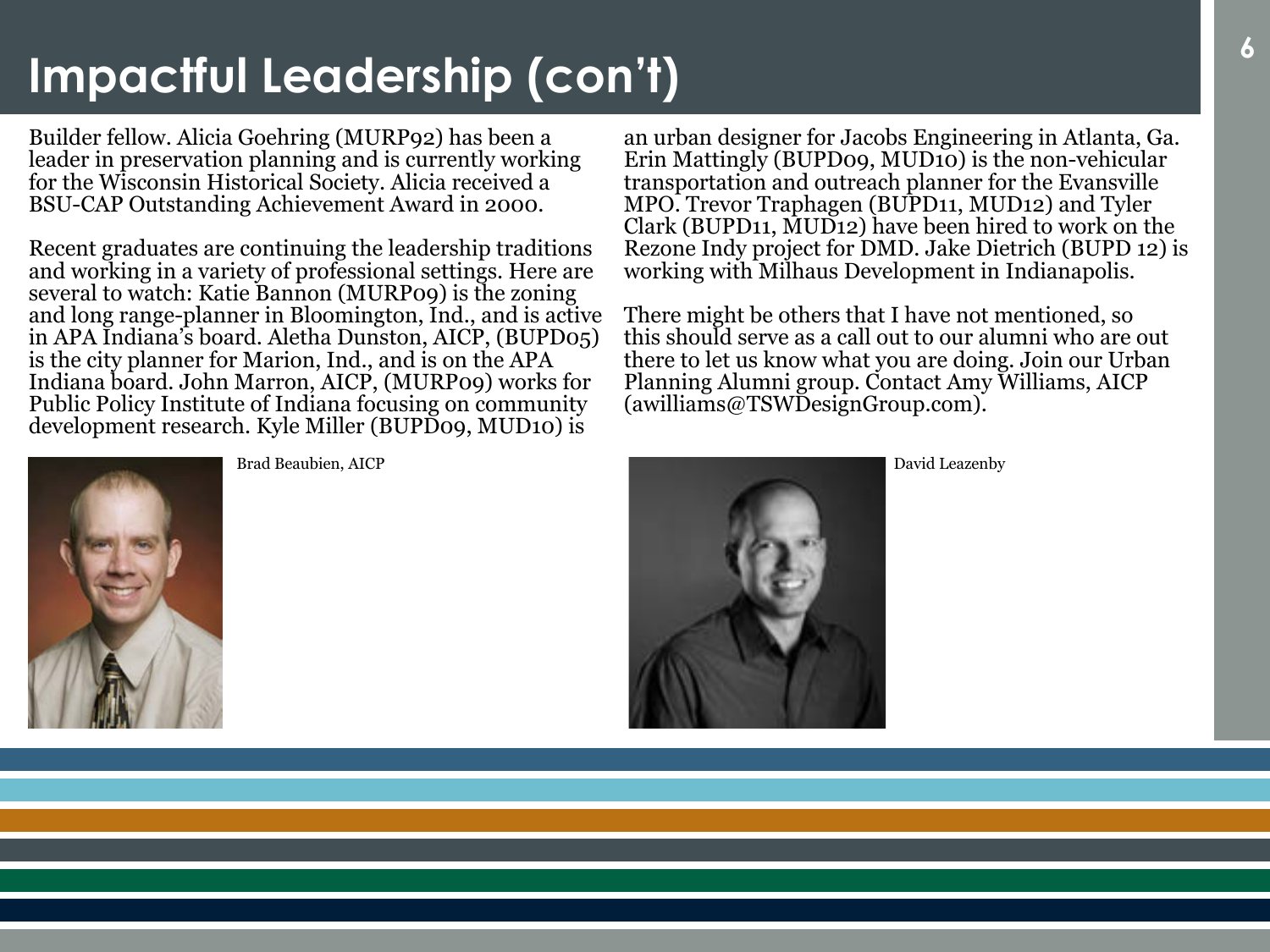### <span id="page-8-0"></span>**in Graphic Communications A Tradition of Excellence**



Planners have a common need to communicate information and ideas to others. The ability to plan requires creative,

analytic thinking, but such skills alone are not enough if one cannot communicate that creativity, analysis, and recommendations to the client or public. Some contemporary theories have placed communication at the center of planning practice in what Patsy Healey famously referred to as the "communicative turn in planning."

The Department of Urban Planning at Ball State University has a tradition of excellence in introducing, instructing, and developing proficiency in various media for communicating ideas to others. Active listening, interviewing, public speaking, presentations, mapping, spatial analysis, and technical writing are skills that we purport to be essential. The Department, housed in the

College of Architecture and Planning, with programs in Architecture, Landscape Architecture, and Historic Preservation, allows us to share a learning environment with talented faculty who have skills in graphic communications.

**Lohren Deeg, ASAI, Assistant Professor of Urban Planning**

**Coordinator, College of Architecture and Planning First Year Program** 

Courses, electives, and immersive learning opportunities that utilize geographic information systems, traditional (hand) graphic communications, desktop publishing, and digital modeling extend and build on the tradition of excellence in effective planning communication and aspects of physical planning that the department values. Key faculty in the Department support these efforts in the CAP common first year program and into the undergraduate and graduate course offerings.

The Department evaluates and celebrates the proficiency of our students' graphic communication skills through the "Chair's Wall," an on-going exhibit of graphic pieces, the Department's social media outlets,

and through an annual student portfolio review.

This tradition of instilling the skills of visual communication in our students sets us apart from many other urban planning programs and it is one that we will continue to uphold in our curriculum and in the education of our students for years to come.



Artist: Geoff Desmit, PLAN 605 Spring 2011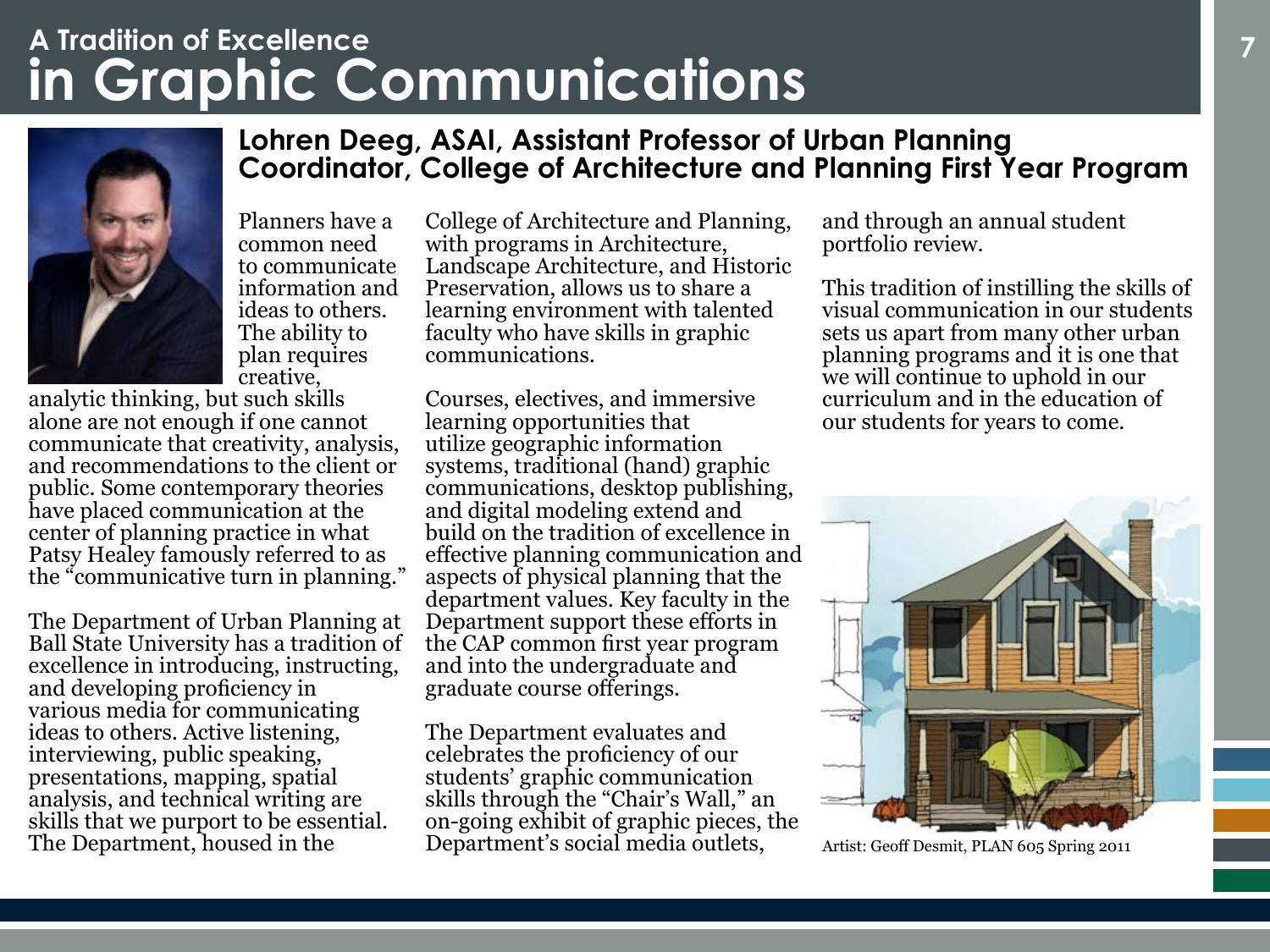### <span id="page-9-0"></span>**in the Guest Lecture Series A Tradition of Excellence**

#### **Lisa M. Dunaway, LEED AP, Instructor of Urban Planning**

Aside from the College of Architecture and Planning's Guest Lecture Series, the Department of Urban Planning has its own lecture series. We take great pride in bringing in speakers who are both experts in their field and interdisciplinary in nature.

On March 21, 2013, the Department will be bringing in Jim Leggitt, architect, urban planner, author and professional illustrator, whose book *Drawing Shortcuts* has been used in the first year program for many years. He will be speaking about the techniques he uses for illustrating that are relevant to the professions within the College, and also doing a live demonstration of those techniques. We are looking forward to his presentation and hope that all faculty, students, and alumni can attend.

In January 2013, we brought in Dr. Douglas Tallamy, Professor and Chair of Entomology and Wildlife Ecology at the University of Delaware. Dr. Tallamy specializes in bolstering biodiversity and preserving human life through the use of native plants to maintain healthy food webs and ecosystem services. Without functioning food webs, the ecosystem cannot provide services that humans need such as clean air, clean water, food resources, and new soil. And food webs cannot function without the use of native plants. Dr. Tallamy's lecture called on design professionals of all types to stop the crashing of our ecosystems, and therefore our way of life, through design and planning efforts from the backyard scale to the regional scale.

In 2012, Cynthia Hoyle of the Orion Planning Group, Illinois, gave a lecture on complete streets. Also in 2012, Mohamed Yehiya, director of the Urban Development Authority in Sri Lanka's Hambantota District, joined us for several weeks and spoke to various classes and groups.

In Spring 2011, Roberta Brandes Gratz of New York City, an urban critic and lecturer, spoke about "urban husbandry" or how urban regeneration works in reality. Her books are *The Living City, Cities Back from the Edge: New Life for Downtown* and *The Battle for Gotham*, the latter of which is a critique of the typical sprawl approach to community development.

In October 2011, Roxy Gagdekar, our guest from India, gave a presentation on "Discrimination, Theater, and Ball State's Intervention." Roxy was a host to our students when they were in India on CapAsia in Spring 2010. His talk centered on the efforts that indigenous people are making to redevelop their communities in the midst of significant resource and political constraints.

In recent semesters, our guest lecturers included Jennifer Kime and Jamie Thompson, Co-Directors of Downtown Mansfield, Inc. The city of Mansfield, Ohio, is a rustbelt city that has undergone similar development experiences as Muncie but has found a way to keep the downtown healthy. There were many lessons we learned from them and they were helpful to us as we contemplate the redevelopment of Muncie's downtown. Also recently, Adrian Fine and Cynthia Bowen, both distinguished alumni, shared a variety of personal experiences with large-city planning. Adrian is the Director of Advocacy for the Los Angeles Conservancy and Cynthia is the Director of Planning for RW Armstong in Indianapolis.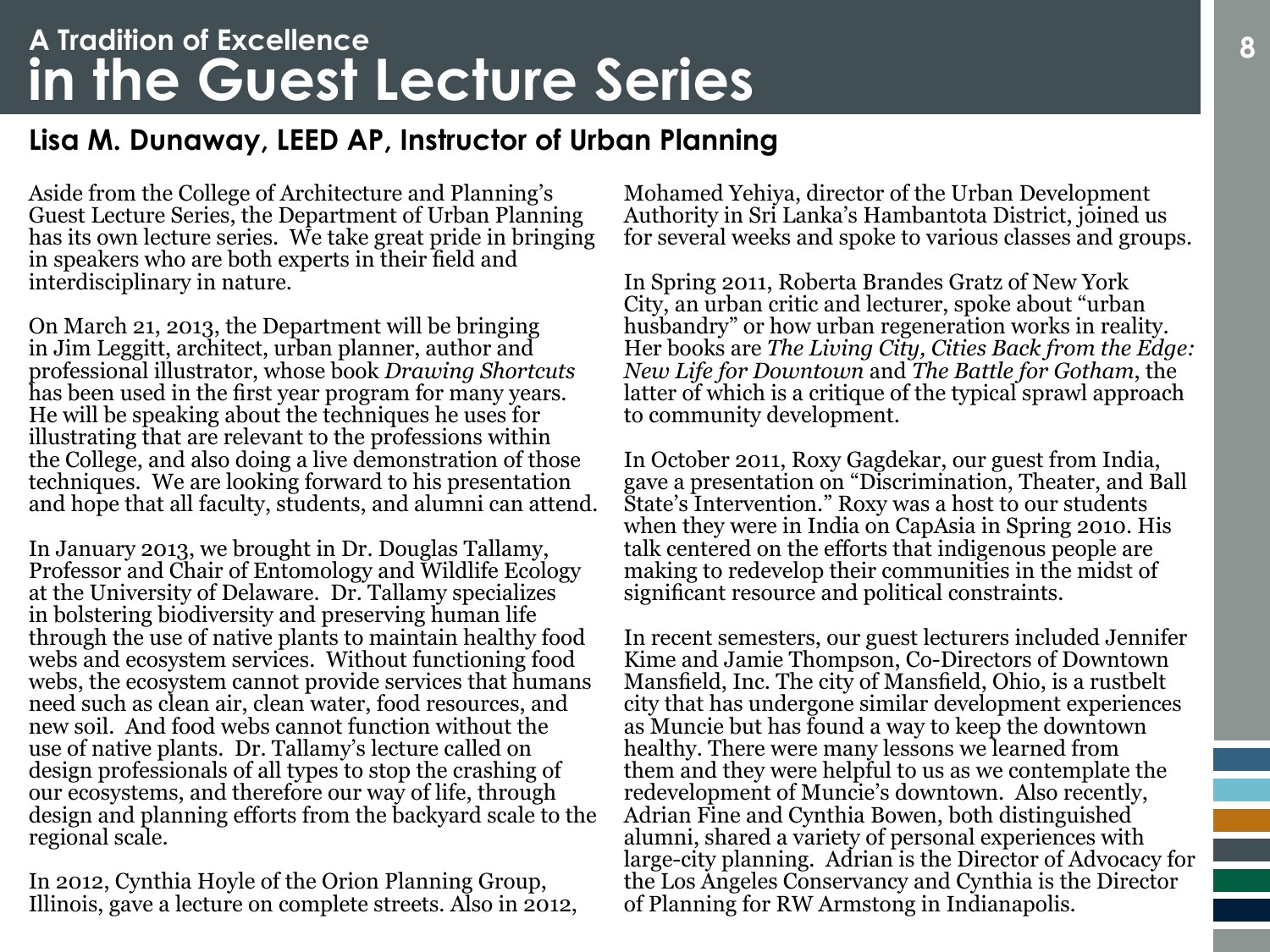## **Guest Lecture Series (con't)**

In 2009, Allan B. Jacobs, professor of urban planning at UC-Berkeley, gave a talk on great streets. In 2010, John Norquist, former mayor of Milwaukee, gave a lecture on new urbanism and smart growth.

We would appreciate your requests for future speakers!



Professor Dunaway with Dr. Douglas Tallamy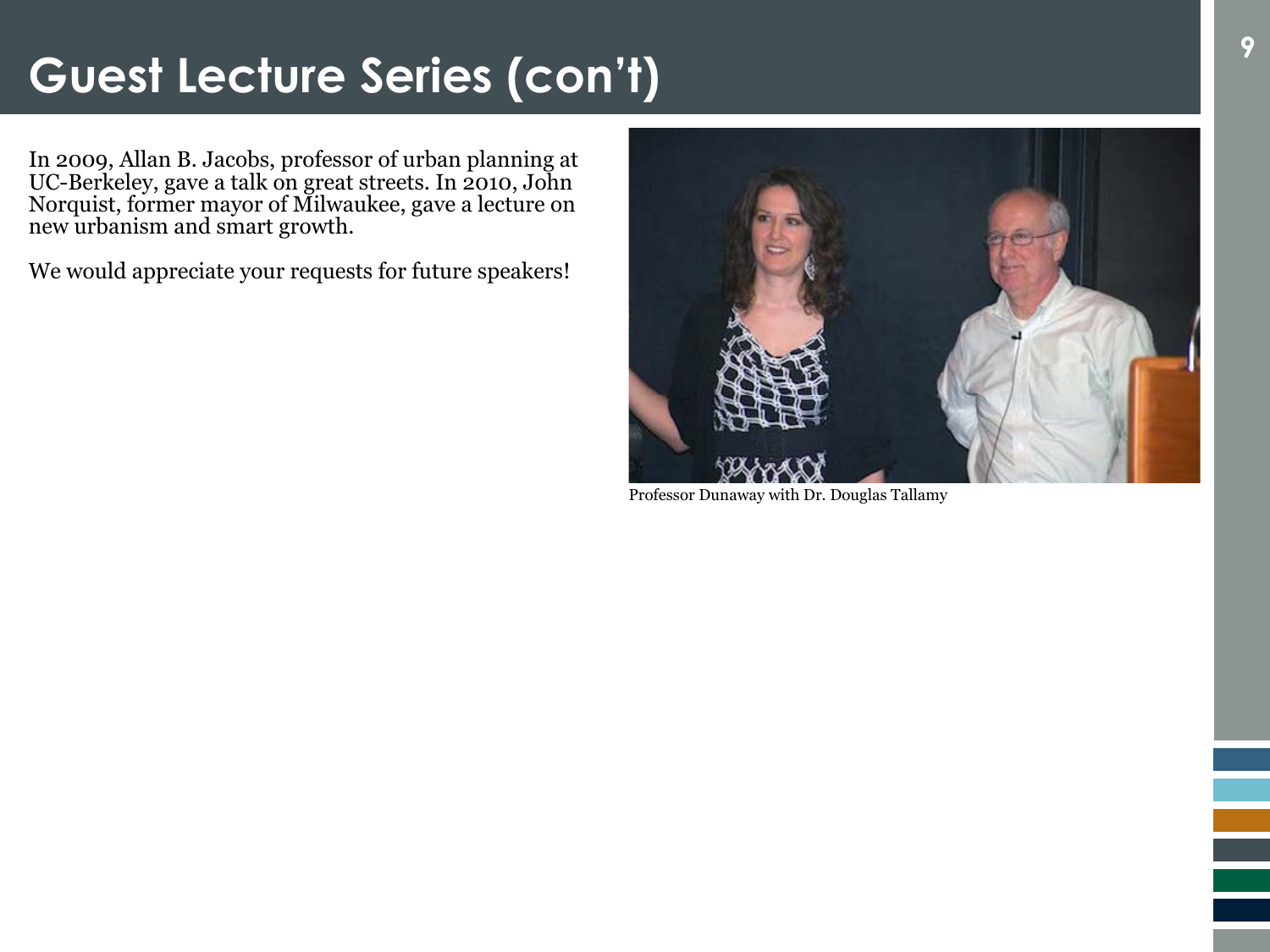### <span id="page-11-0"></span>A iradition of Excellence<br> **in** Scholarship<br>
in Scholarship **A Tradition of Excellence**



#### **Michael A. Burayidi, Ph.D., Professor Chair, Department of Urban Planning**

Our department is making significant contributions to the field of urban planning in several areas. Professor Kelly's book, *Community Planning: An Introduction to the Comprehensive Plan* (2009) was published in its second edition by Island Press. Stuart Meck of the Edward J. Bloustein School of Planning and Public Policy, Rutgers

University described the book as "nothing less than a master work planning practice. Whether you are a student or seasoned pro, you absolutely cannot be without it. Kelly goes well beyond the conventional land use perspective in describing the formulation of comprehensive plans and addressing all plan elements and how they fit together. Moreover, he teases out implementation issues in every chapter, propelling the reader from analysis to action."

Professor Perera's co-edited book with Wing-Shing Tang, *Transforming Asian Cities: Intellectual Impasse, Asianizing Space, and Emerging Translocalities* (2003) was recently published by Routledge. The book draws attention to how Asians produce their contemporary urban practices, identities, and spaces as part of resisting, responding to, and avoiding larger global and national processes.

Additionally, my book, *Resilient Downtowns: A New Approach to Revitalizing Small and Medium City Downtowns*  (Routledge 2013) is described by William Lucy, Professor of Urban Planning at the University of Virginia in a prepublication endorsement thus: "Despite downtown revival being essential for old cities, few descriptions of revival exist and there are even fewer comparative analyses. Burayidi

demonstrates numerous paths to renewing downtowns with mixed uses that include housing and demonstrate crucial roles for both local government and businesses."

In addition to these books, faculty in the department have also published in peer reviewed journals, influencing the professions thought and practices in the area of urban design, law, and transportation planning among others. Professor Lohren Deeg's co-authored article, "Throwing Paint: Using Divergent Thinking to Energize the Traditional Design Studio" was published in *In Form: A Journal of Design Culture*.

Our newest faculty member Professor Jiao has been particularly productive in this regard. In addition to being named Global Health Institute Fellow in the Fall Semester of 2012, he has co-authored two peer-reviewed journal articles with several graduate students. The first, "Fast Tracks: A comparison of high speed rail in China, Europe, and the United States" in the *Journal of Transportation Technology* was written with Jenna Harbin and Yang Li*.* The second, "Transit Deserts: The Gap Between Demand and Supply" in the *Journal of Public Transportation* was authored with Maxwell Dillivan. Professor Jiao has also co-authored three other peer-reviewed articles and a book chapter, "Locations with frequent pedestrian-vehicle collisions: Their transportation and neighborhood environment characteristics in Seattle and King County, Washington" in *Planning Support Systems for Sustainable Urban Development*, Springer (forthcoming).

Our faculty are in the forefront of planning scholarship and research, an endeavor we intend to continue well into the future.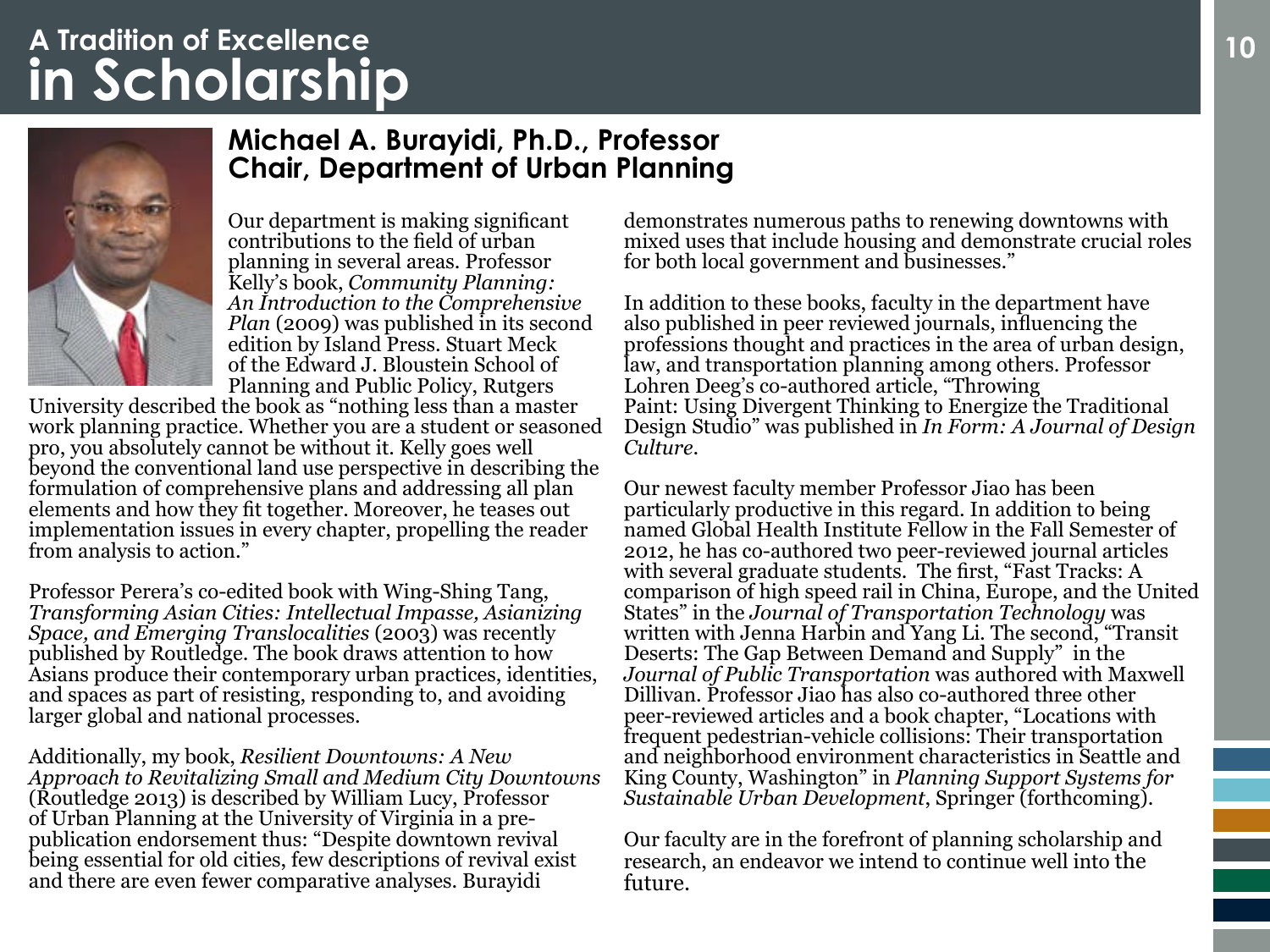### <span id="page-12-0"></span>A Irdainon of Execution centers and **a service** and **in Learning through Service A Tradition of Execellence**



#### **Scott Truex, Associate Professor Director, Community Based Programs**

For more than 40 years, the College of Architecture and Planning has provided project based learning opportunities for its students, combining teaching, research, and service activities that focus on the environmental design and planning professions. At the core of this effort is the Community Based Projects (CBP) Program, which is

primarily responsible for activities focused on the many communities that make up Indiana--from inner-city neighborhoods to small rural towns.

Each prospective community is analyzed before any CBP assistance is initiated to ensure that the community in question has all the necessary ingredients for a successful project. Virtually all projects undertaken by the CBP Program follow one of three major formats: academic studio or class projects, charrette workshops, or grant-supported research, design, or planning studies. The format is determined through negotiation and discussion among the community representatives, the CBP coordinator, and participating faculty members. The criteria used in determining the optimum format include community and academic goals, community and academic time schedules, and available community resources.

Projects are the product of collaborative efforts of diverse CBP planning and design assistance teams made possible through hundreds of volunteer hours donated by faculty, students, and community participants. The format of

each project is unique and is developed specifically for the respective context in which the project is rooted. Projects are unified by the program's commitment to public participatory planning and design. All community-based projects are initiated by communities.

The primary goal of the CBP Program is to give CAP students, at a minimum, a series of viable learning experiences in urban planning and design, citizen participation methods, and strategies for neighborhood revitalization. This goal is based on the belief that a more realistic and pragmatic understanding of these activities can best be gained by the students through their participation in a community-based, problem-focused, hands-on format.

The second instructional goal of the program is to provide education in environmental planning and design to both the public and private sectors so they may more effectively participate in the decision-making process that is an integral component of creative problem solving. This goal is based on the belief that an informed and educated public is the key to effective community planning, revitalization, and development. The development of communication techniques geared to increasing public awareness and facilitating a "take-part" process is an important focus of the program.

The third goal of the program is to provide service in the form of technical assistance in urban planning and design to both the public and private sectors. This goal is based on the belief that responsible decisions concerning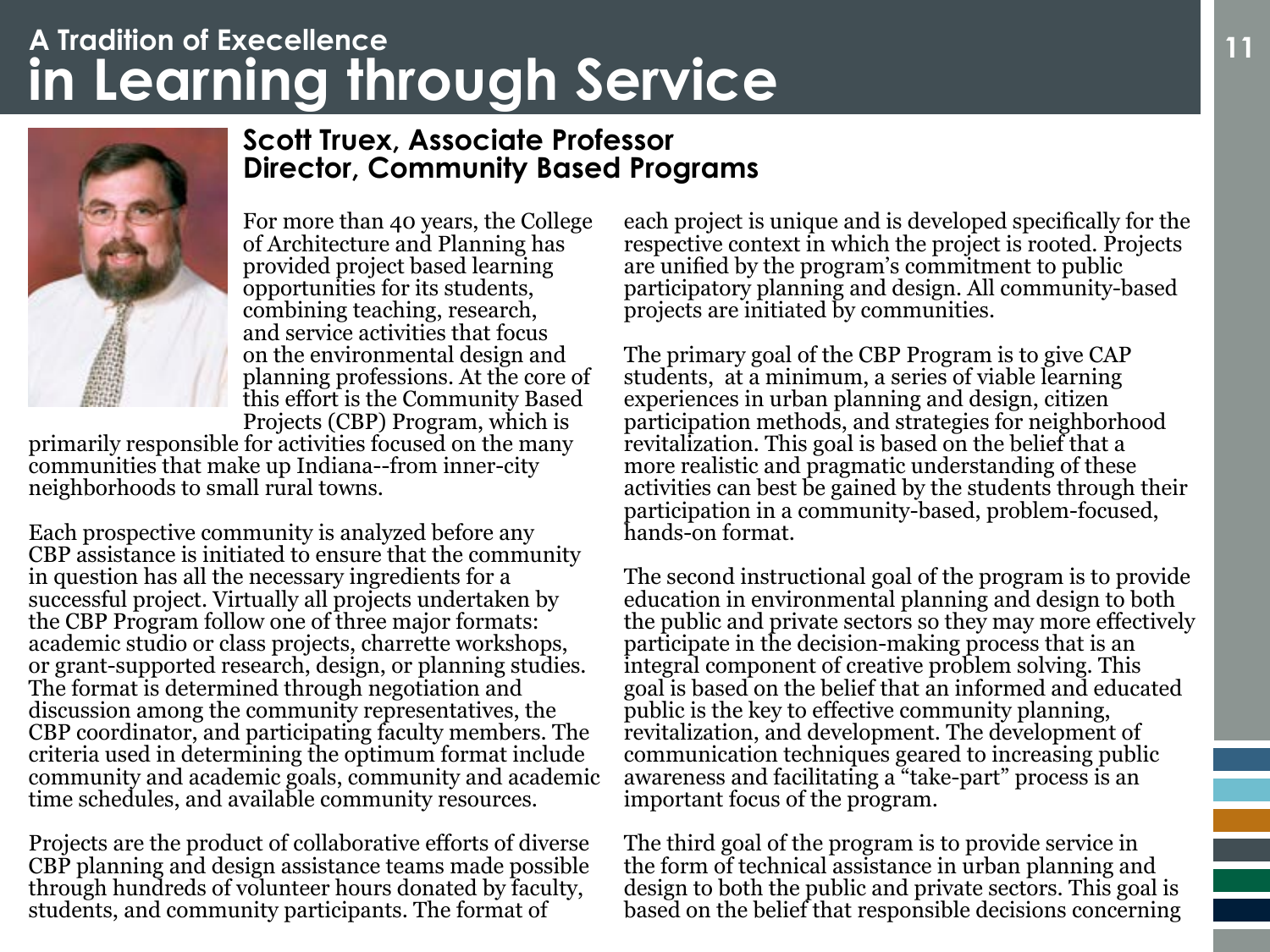# **<sup>12</sup> Learning Through Service (con't)**

the future of Indiana's physical environment hinges on accurate, unbiased information and objective comparisons of alternative strategies and proposals.

The fourth goal of the program is to promote applied research activities that focus on Indiana urban contexts- from inner-city neighborhoods to small rural towns. This research concerns itself with the methodologies used in the analysis, programming, planning, and design synthesis of urban environments and the teaching of professionals who will be involved in them.

#### **The Charrette workshop**

The charrette format has been refined by the CBP Program and is the cornerstone of the program. It is most often used in communities too far from Muncie to use the academic studio or in situations requiring a substantial amount of community involvement. Modeled after the nationally acclaimed AIA-sponsored R/UDAT Program, this program uses the intense two- or threeday community-based workshop as a vehicle for initially responding to community-defined issues, problems, and potentials. Heavily dependent on substantial community participation, this procedure is best used at the front end of the planning-design sequence. The major aims of the charrette workshop are to promote citizen awareness and education, goal formulation, problem and issue

assessment, generation of "talk pieces," ideas, and images, and overall strategy development. To date, this format has been successfully used in more than 100 communities throughout the state.

#### **Urban Planning Department and CBP**

Students from the urban planning department have been engaged in CBP projects since the beginning of the department. Nearly all of our studios have a communitybased learning component, and the majority of our undergraduates participate in community charrettes or studio projects. Urban Planning faculty have integrated community-based learning into all facets of the curriculum and have used this forum to advocate for a greater quality of life for Indiana communities. These applied research activities not only benefit the students, future planning professionals, but also the leadership within the communities we work.

As communities evolve in their understanding of sustainability and resource constraints, CBP is well positioned to continue nurturing the economic prosperity of these communities by leveraging all of a community's resources. Our student projects represent a form of capital that not only benefits the students but also the communities we partner with through community based learning and serving.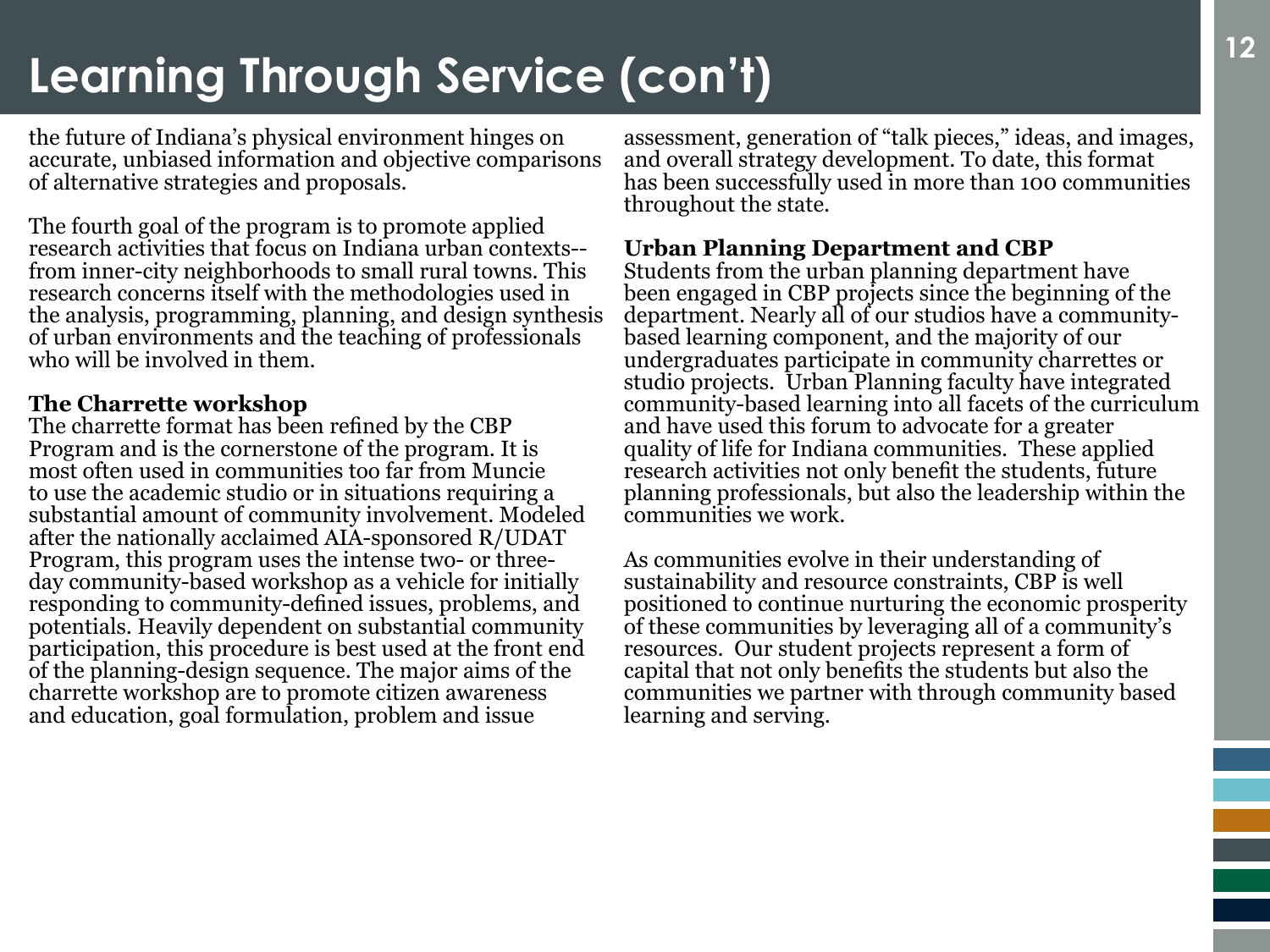### <span id="page-14-0"></span>**<sup>13</sup> in Turning Internships into Full-time Employment A Tradition of Excellence**



### **Abby Wiles, MURP 2013**

A number of urban planning students have turned their internship experiences into full-time jobs. As an undergraduate student, many of my classmates believed that good grades and a college diploma would automatically earn them a well-paid, mid-level job. However, with a tough economy and tight municipal budgets, students

must find a way to set themselves apart from their peers. Internships are a way to do just that.

My first internship as an undergraduate student was at the Chamber of Commerce in my hometown of South Bend, Indiana. At the Chamber, I worked on a variety of research and marketing projects that gave me valuable, real world experience. Since then, I have completed a year-and-ahalf of internship in community development at the city of Michigan City, an economic development internship again with the Chamber of Commerce of St. Joseph County, and a summer internship with Michiana Area Council of Governments (MACOG), an MPO. My goal in my last two internships was to gain experience in areas different than

my first job. My internships not only strengthened my resume, but gave me a real-world context for assignments and coursework in the MURP program. They also helped me to understand what area of planning I was most passionate about and where I wanted to work long-term.

However, getting the internship is just the first step. Success is more than just showing up. From my experience, my advice to students is that they should be willing to go above and beyond what is expected of them at the place of internship. Do not just put in the hours and meet the minimum that is expected of you. Always go a step further. While an internship may seem like a pesky requirement for graduation, the experience you gain and connections you make can help to advance your career. A successful internship can often lead to full-time employment. Two recent MURP graduates—Julie Collier and Robert Wertman—are now working full-time at agencies where they completed internships last summer. I know that the internships I completed before and during the MURP program have helped me to secure a permanent planning position with the City of Goshen. You can be successful, too!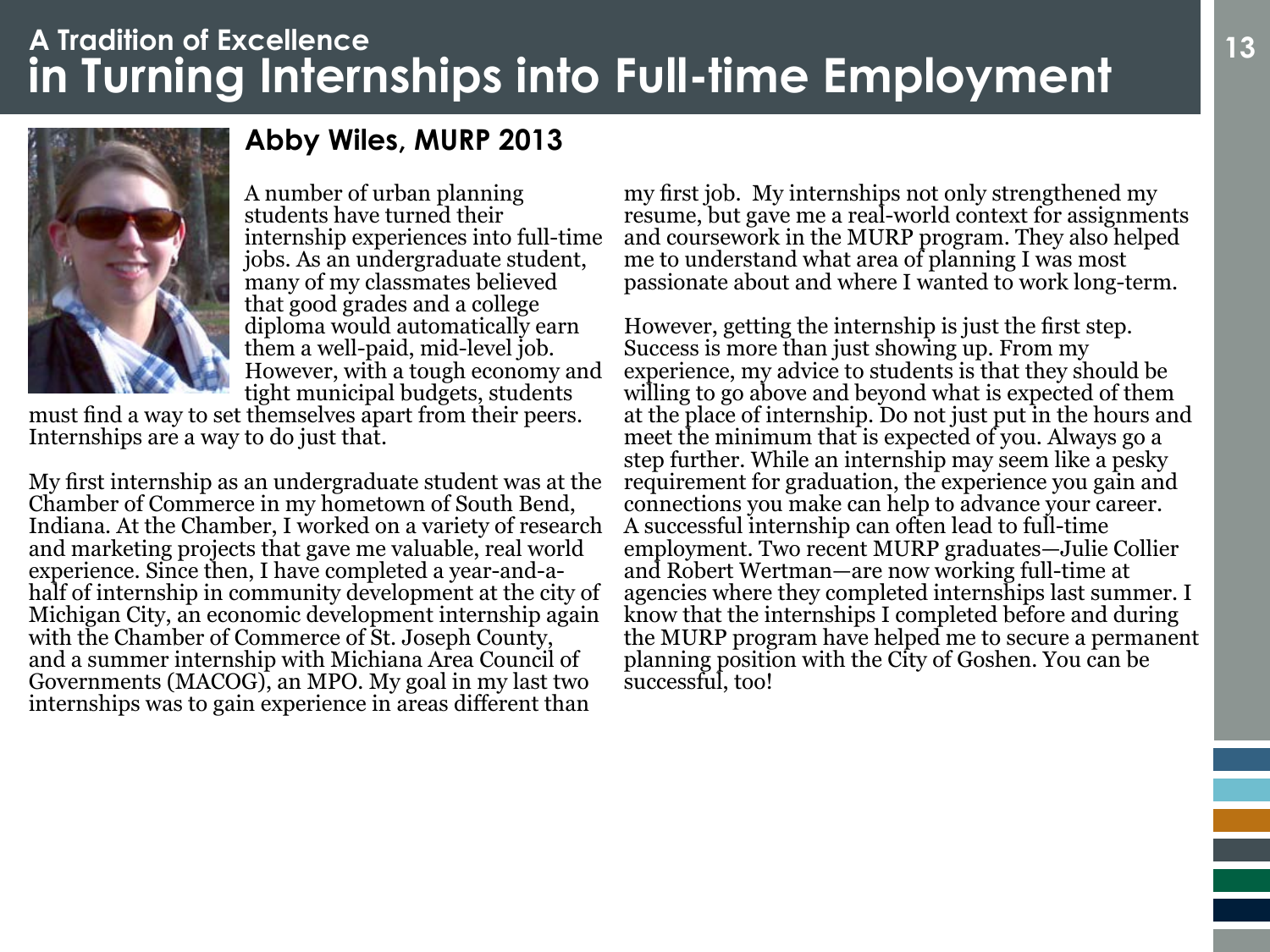### <span id="page-15-0"></span>A fraction of Excellence<br> **in Global Immersion A tradition of Excellence**

The following two stories provide examples of the department's tradition of immersing students in the global environment through our much acclaimed CapAsia program. The first story is from Xiaofei Xue recounting his experiences in India. The second contribution is from

#### **Bottom-Up Planning in India Xiaofei Xue, MURP 2013**

It is hard to believe that this is the fourth week in Bhubaneswar, India. I have learned so much in the past few weeks.

As you may know, Bhubaneswar is one of the two planned cities in India, which is why we selected Bhubaneswar as our study site. It is also called "temple city" of India. The city is the capital of the State of Orissa. It was planned by a German architect called Otto H. Königsberger in 1947. After more than 60 years, the planned city sector was developed beyond the original plan by the local people. Our approach is to understand how the people here make the changes to plans for their daily lives. How do they understand the city from their perspective? We try to understand the city and people's lives through five components: government housing, middle class housing, informal settlements (slums), transportation, and heritage.

The new Bhubaneswar was planned for 40,000 government officials as the city became the state capital. Nine units were designed in the original neighborhood plan. Public facilities such as schools, hospitals, and markets were included in the plan. Some of them are still being used, while others were changed according

Alkeyna Aldridge. Together both of these stories illustrate the importance of providing an international perspective on urban planning issues to students to broaden their scope of planning practices.

to the needs of people. It is really interesting to see how local people, as the users, modify spaces to create new functions.

We formed five teams to explore the city and then chose particular sites to focus on. I am currently working with Chido Moyo on the private middle class housing. We try to understand when and how the private middle class housing started to develop in a capital city that was solely planned for government officials. We do this by talking to people. As planners, we need to talk with people, try to understand their life journey, build a relationship with them so that we can better understand the city. We call this "bottom-up" approach which is very different from the traditional way that we plan. We do have public meetings, but in another way, we spend most of our time talking with people. We join them in their spaces, instead of asking them to come to us.

Dr. Nihal Perera organized meetings for us to talk with the local planners, government officials, NGOs, and other community leaders. We learned different things from various perspectives. We also work with Mr. Bibhu Kalyan Nayak and his students from the College of Engineering and Technology (CET). They help us familiar ourselves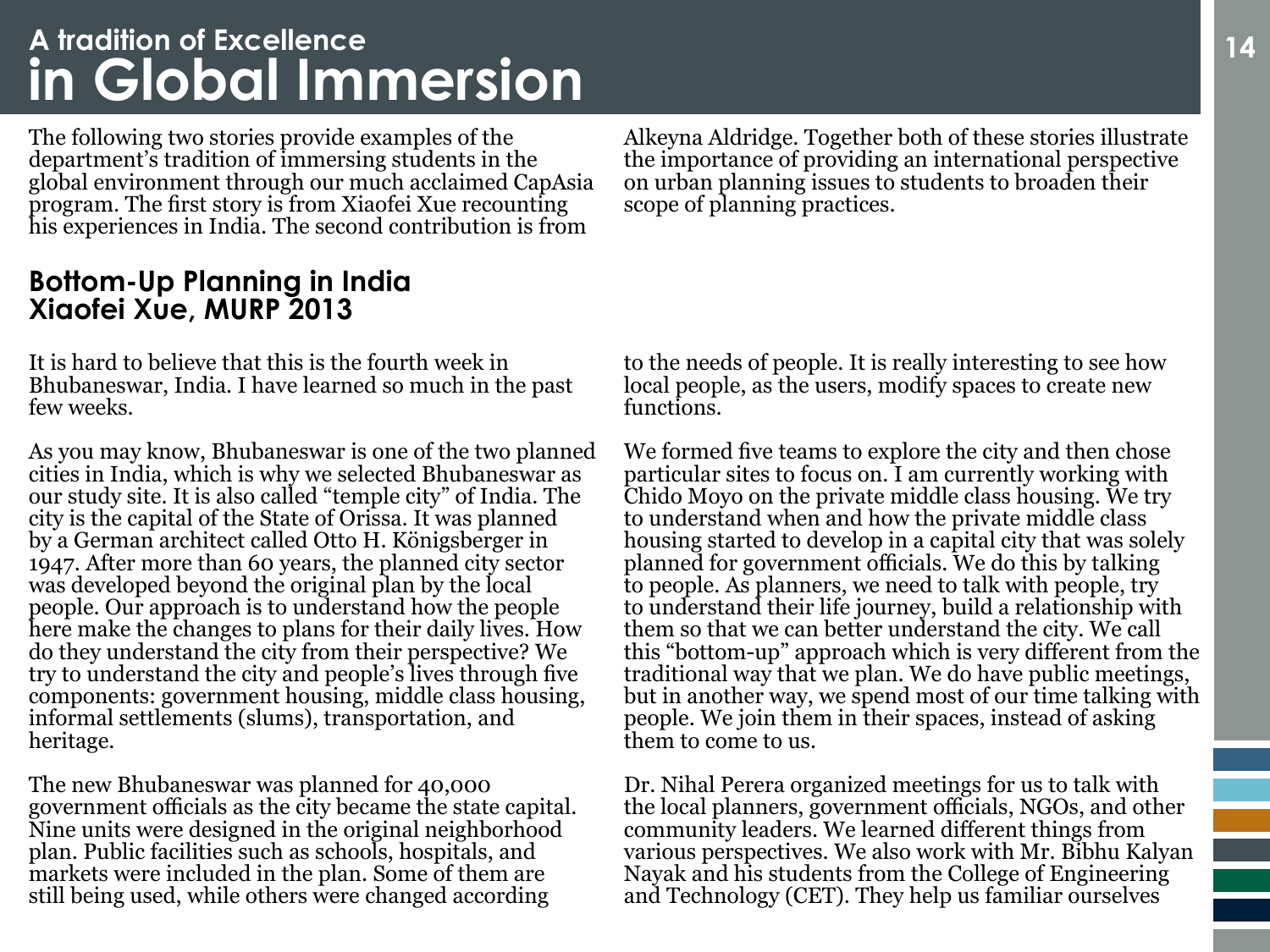# **<sup>15</sup> Global Immersion (con't)**

with the city and communicate with the local people who cannot speak English. We also cooperate with the School of Planning and Architecture (SPA) students from New Delhi, which is one of the top planning schools in India; they are doing a master plan for the city. We have had several very nice discussions between the two teams about the different approaches to planning and development. We

#### **CapAsia Transformed Me Alkeyna Aldridge, MURP 2014**

 We've only been in India for a month now, but I can honestly say this experience is shaping the woman and the planner that I'm becoming. A month ago, when this girl from Middletown, Indiana, stepped off the plane in Bhubaneswar, Orissa, she was greeted by a cloud of muggy smog, blaring car and auto rickshaw horns, inexpressible scents (both good and BAD), and howling dogs. I thought "What have I gotten myself into?" I initially longed for certain first world "conveniences" like constant air conditioning, a softer mattress, toilet paper, and would often declare without reserve "Oh no, I'm not eating that!" Thus, my fellow CapAsians jokingly offered me the moniker Diva Keyna. Although I was physically in India, I was not allowing myself to be fully present.

As a part of the self-established settlement group, also known as slums, we began frequenting some of the poorest neighborhoods in the city. According to the municipality, there are more than 400 so-called "slum pockets" throughout the city; literally just around almost every corner. And although I was brought up in what can be described as an American "slum," nothing could prepare me for this experience. In the beginning of our

work together and learn from each other. Study abroad is not easy, some of us get sick, or home sick. Some of us express difficulty with the bottom-up approach. However, overall we are changing. I guess this is part of "immersive learning". As someone once said, how can we change the community without changing ourselves?

field visits, I was very reserved, electing to hide behind my camera or the language barrier, but as time progressed I soon came out of my introverted shell. In fact, we were walking through the community one day when I noticed the remnants of New Year decorations citing, "Welcome 2013…Happy New Year!" I immediately thought back to a class discussion on the topic of "timesharing" which argued that planning professionals are guilty of not allowing themselves to inhabit the same time and space as the people for whom they are planning. This small depiction reminded me that it's 2013, I am across the globe—even in the slums of India—and that if I was truly committed to the promise of this profession then I must allow myself to be open to the experience, open to timesharing, and open to learning.

Building relationships with the loving and hospitable people of Orissa, and finally opening myself up to the full experience of India, has rocked my foundations in unspeakable ways. I plan because, for me, exploring sustainable ways to end the cycle of poverty has a personal stake. Since being here, the so-called "slum dwellers" of the Satyakali community have revealed new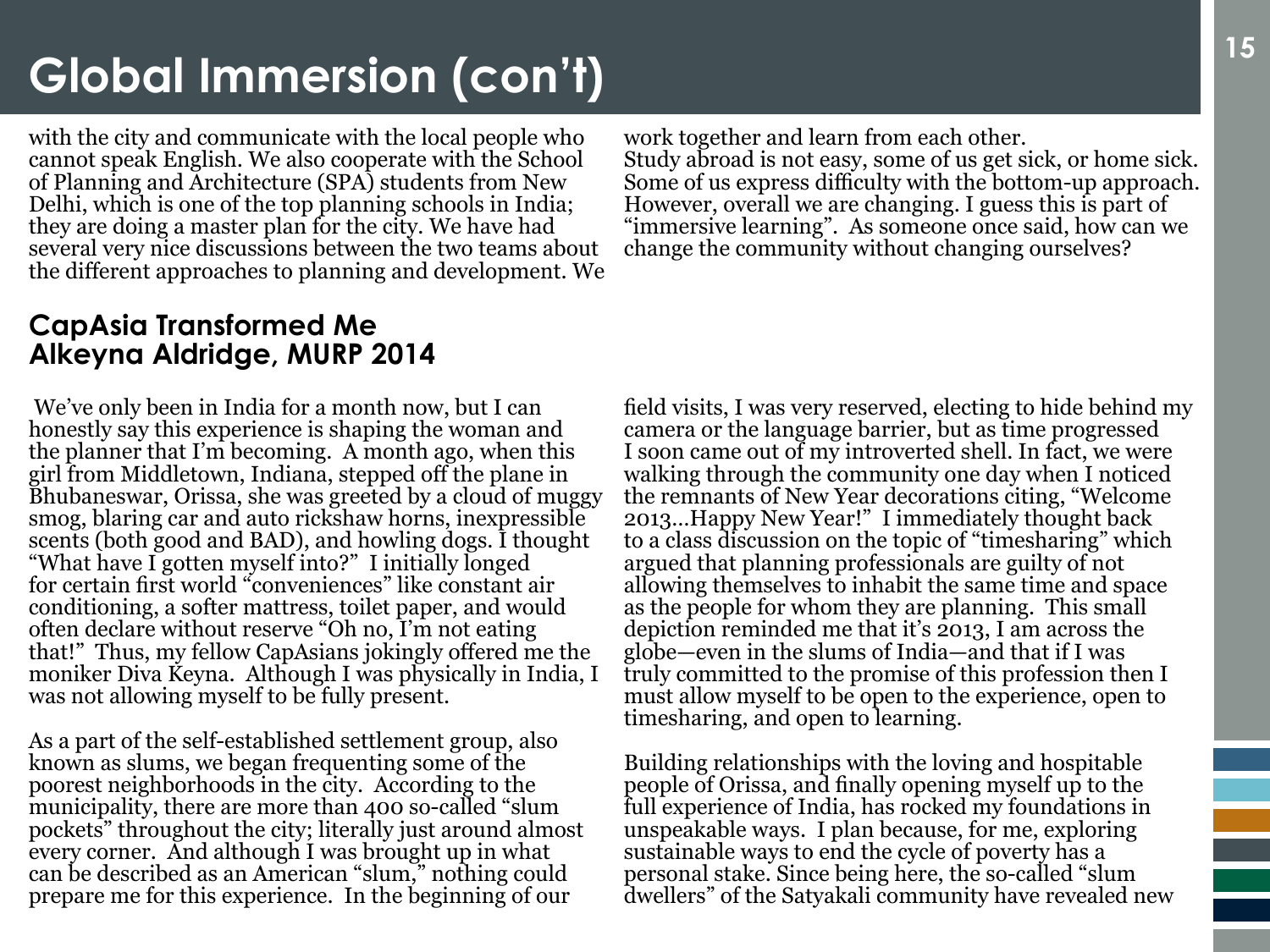# **<sup>16</sup> Global Immersion (con't)**

perspectives to me, obliterating the assumptions that we as planners made from middle-class frames. From the people, I have learned that methodology matters and that talking *with* people instead of *at* people is valued and appreciated in immeasurable ways. Secondly, that understanding the issues from the inside-out rather than outside-in can debunk false preconceptions and blur the lines between the proverbial us and them. Lastly, that the aspirations and daily structures of people's lives are just as, if not, more important than land use maps, statistics, and other Newtonian methods of measurement.

I find it ironic that this component of the program is termed "Planning to Learn," as I don't believe that any of us planned to be transformed by India, both personally and professionally, in so many ways. My prayer as I move forward in this profession is that the "voice" and aspirations of the people are always reflected and responded to within my work.

Please follow us on Facebook CapAsia or visit our website http://www. capasia.net/



Yuyi Wang converses with NGO- IIEC Director Dr.Shisir Kumar Das.



Dr. Perera sketches an informal structure as new friend, Payel, looks on.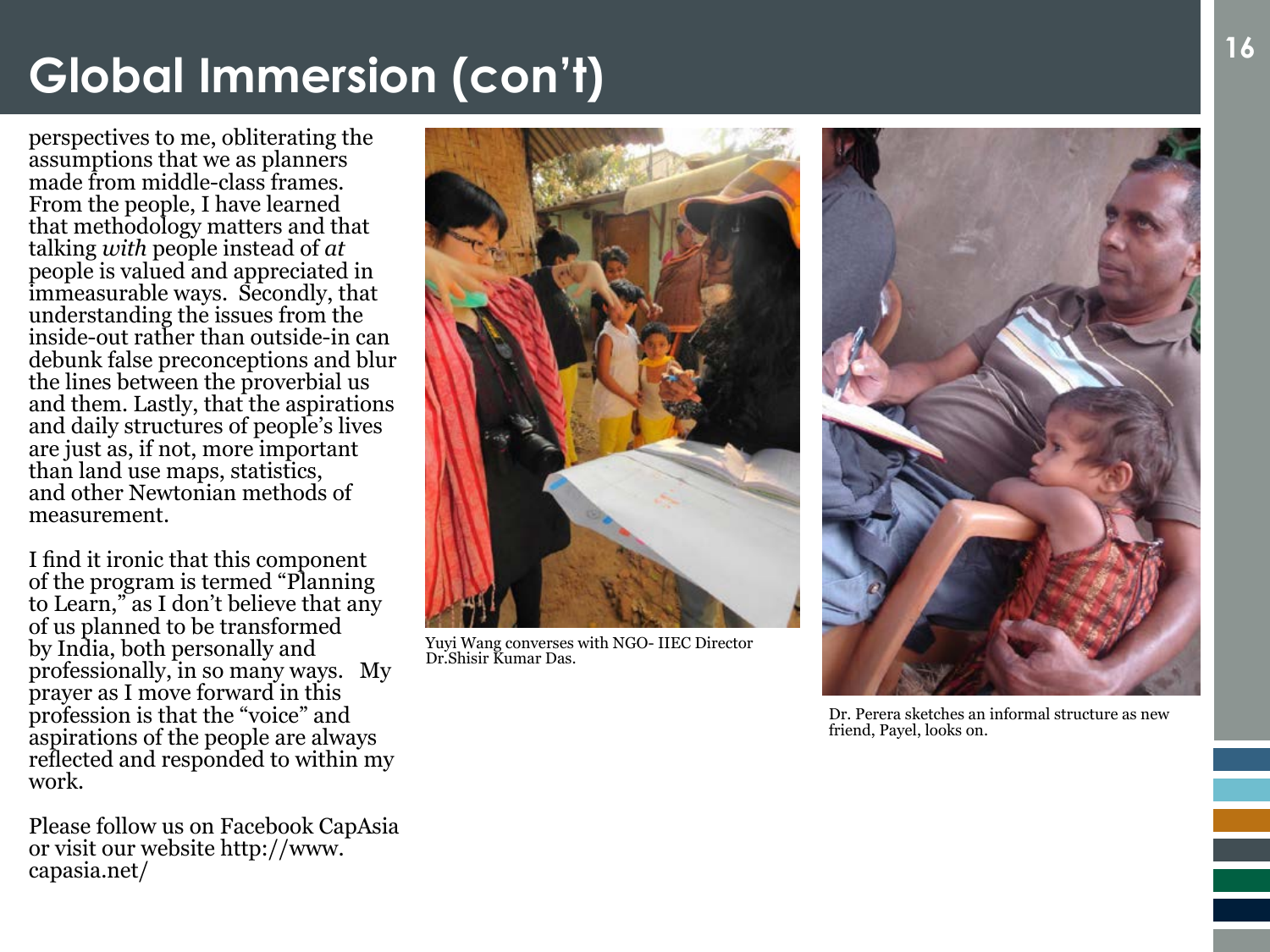### <span id="page-18-0"></span>**Corey Hull, AICP, BUPD 2002**

Urban planners are experts in seeing the panoramic view of the communities in which we work, yet at the same time, we are able to zoom in with precision to focus on our area of expertise. A close-up view of the transportation planning professional reveals a montage of data: traffic counts, freight commodity surveys, transit ridership, benefit-cost analysis, budgeting, forecasting, socioeconomic data, crash data, and more. Shaping this data into a meaningful picture for local officials is key to improving the safety of our communities. Crash analysis data is a focal point of this image.

Analyzing crash data can be a challenge because in many cases, each crash is unique. Many crashes are caused by human error and cannot be designed away. However, examining crash data over long periods of time, and focusing on the circumstances that planners, engineers, and designers can change, can result in safer roadways in our communities. For five years, the Valdosta-Lowndes County Metropolitan Planning Organization has researched locations and trends in crash data to make recommendations to local engineers, law enforcement officers, educators, and emergency responders on crash circumstances that cannot be solely addressed through the design of a roadway.

Using GIS analysis to develop crash density and crash trend maps (see Figures 1 and 2), we are able to analyze location trends over several years and develop a list of high-crash locations. After further detailed analysis by engineers, this list can lead to possible project development in future long-range transportation plans

or minor, low-cost operational improvements. Due to a high level of truck freight traffic in this region, an analysis of commercial vehicle crashes was completed in 2012 resulting in the identification of six new locations where commercial vehicles had high crash frequencies. This information has been shared with economic developers who can be more informed about local transportation issues when they are speaking to prospective and existing businesses.

The crash analysis also looks at trends such as seatbelt usage, alcohol usage, and contributing factors to crashes. This information is shared with law enforcement agencies, drivers' education schools (including adult DUI programs), colleges, and high schools, among others. The top contributing factor in many high-frequency crash locations in Valdosta and many other communities is following too closely, a human factor that does not yield to a design solution. The challenge then becomes to educate the public about driving too closely in heavy traffic, avoiding in-vehicle distractions, and speeding.

While crash analysis for transportation safety is an important part of the transportation planner's job, it is important to see that transportation planners do not work in a small-picture world with just engineers to share our vision. Transportation planners also apply our knowledge and experience to allied professions to inform decision makers across other disciplines about transportation safety and the impacts of crashes in our communities, thus impacting the big picture in meaningful ways.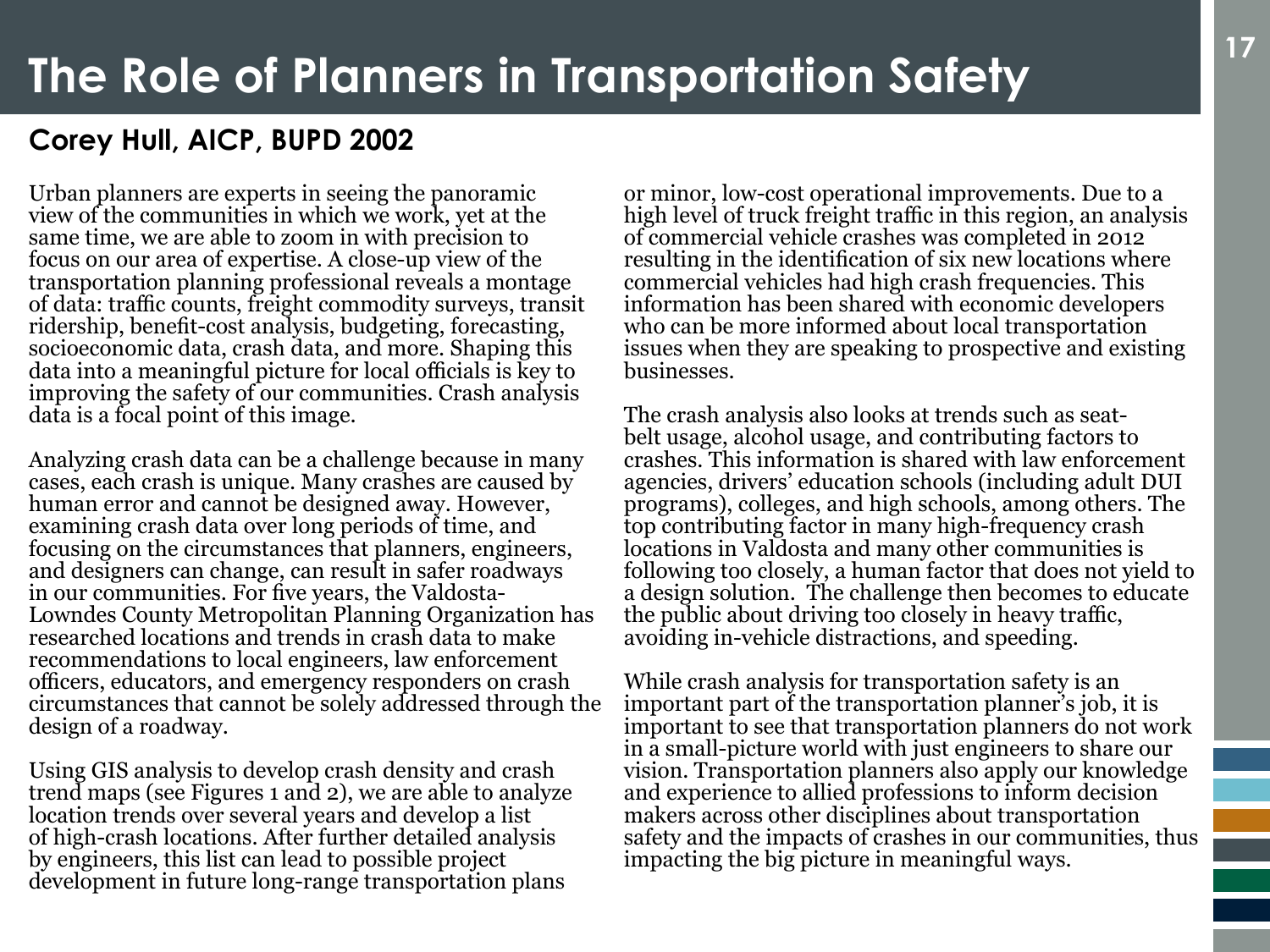# **<sup>18</sup> Planners in Transportation Safety (con't)**

About the Author:

*Corey Hull, AICP BUPD'02 is a transportation planner for the Southern Georgia Regional Commission, the Metropolitan Planning Organization for Valdosta, Ga., a city of about 54,000. More information about these and other projects in the Valdosta area can be found by visiting: www.sgrc.us/transportation.*





Figure 1 - Increase (red) and Decrease (blue) of crashes in Lowndes County, 2000-2009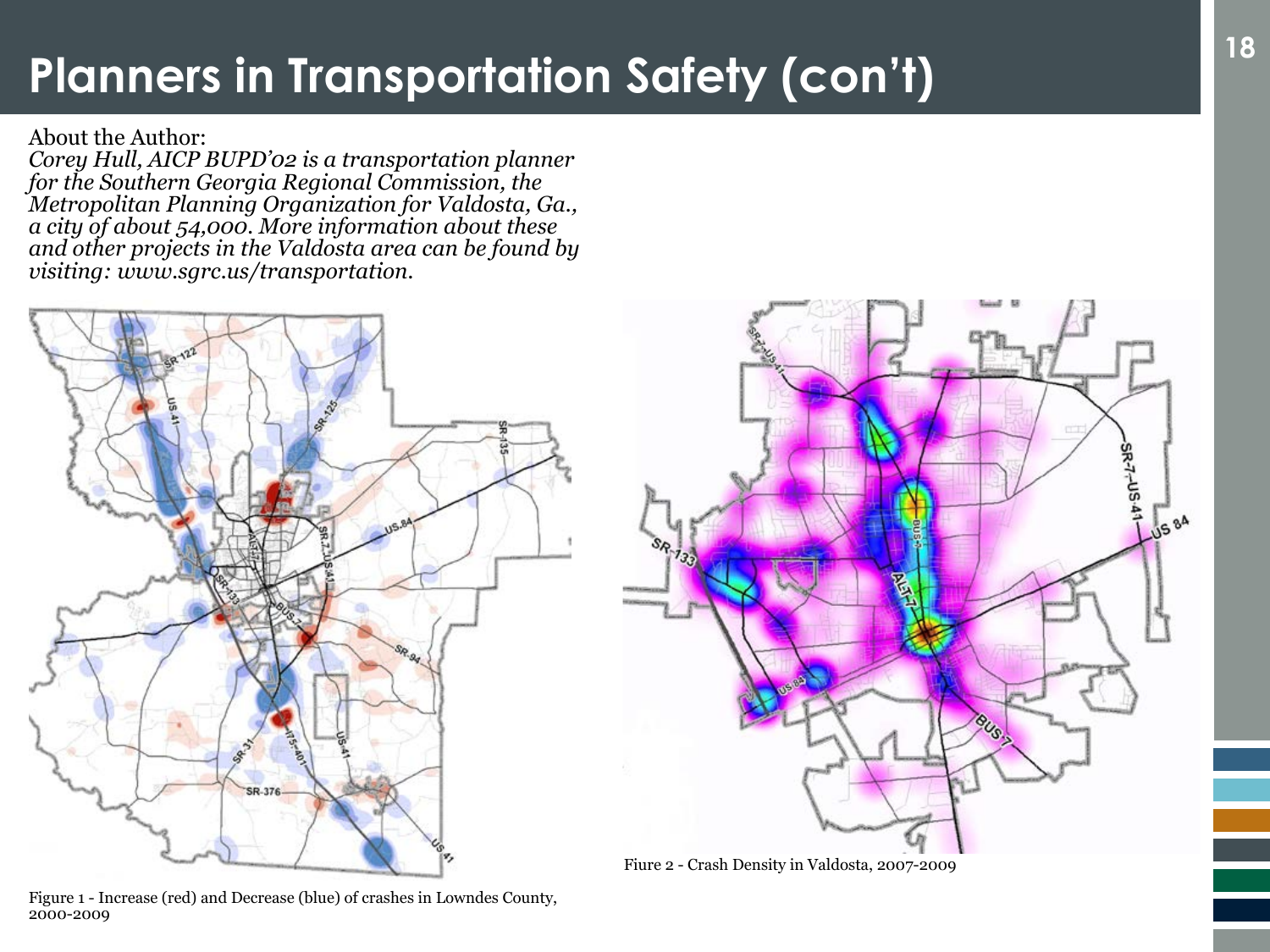# <span id="page-20-0"></span>**<sup>19</sup> From the Second-Year Studio**

transit node

PLAN 202 - Class of 2015

The sophomore studio is examining the intersection of 46th Street and College Avenue in Indianapolis this semester. The goal is to create a neighborhood center along this historic streetcar corridor. We visited the site and surrounding Meridian-Kessler neighborhood one chilly January afternoon. The field trip lead us south on College Avenue to provide context to the site. Paul Diebold, author of History and Architecture of the Meridian-Kessler Neighborhood, and Mary Owens, land use chair for the Meridian-Kessler Neighborhood Association, accompanied us. The St. Joan of Arc Community Garden, School, and Branch Library rounded off a day of walking, visual notes, diagramming, and photographing.



creating a





**By: Chelsea Fenimore**